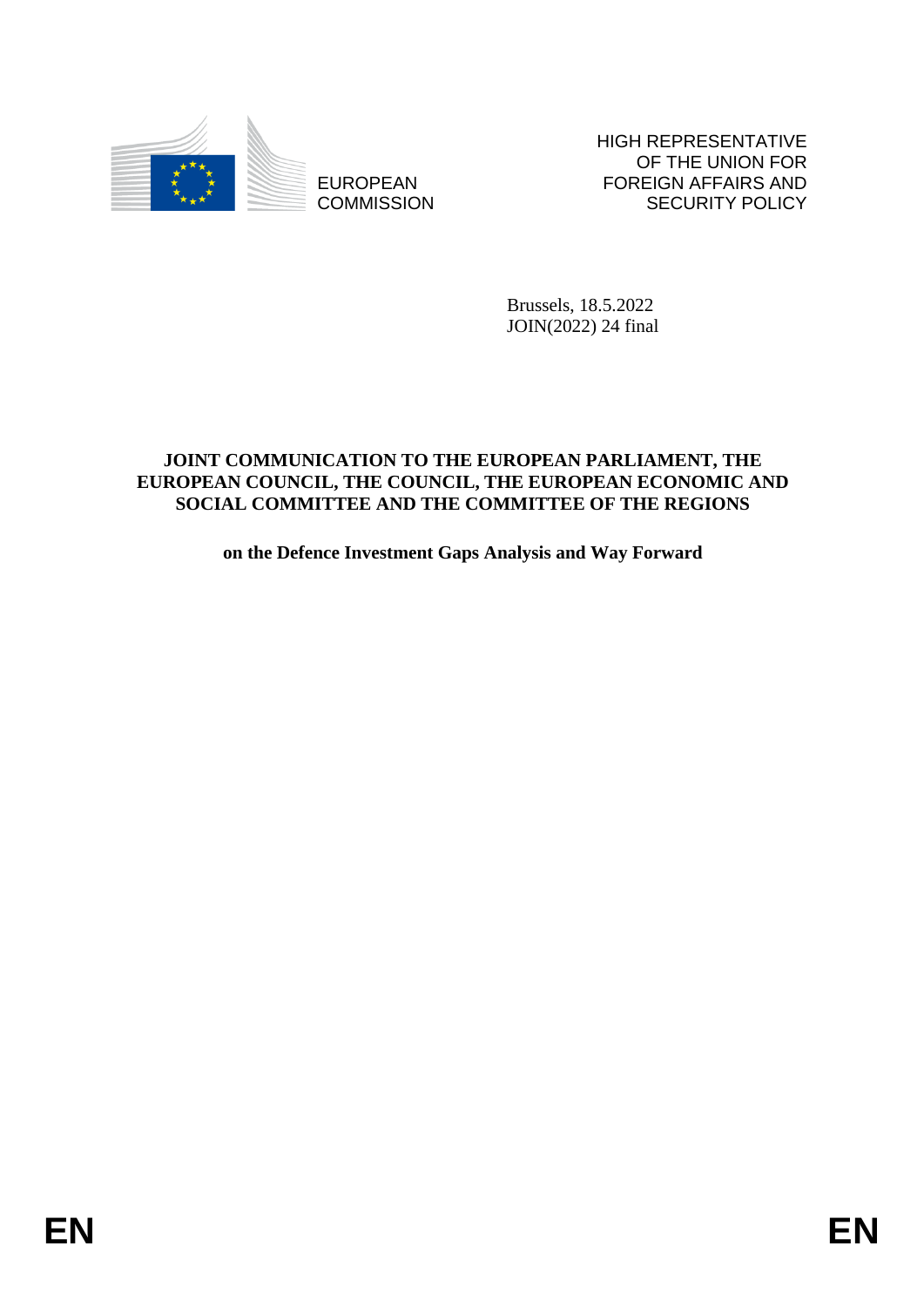### **1. Introduction**

EU Heads of State or Government, meeting in Versailles on 11 March, committed to "bolster European defence capabilities" in light of the Russian military aggression against Ukraine. They agreed to: 1) increase defence expenditures; 2) step up cooperation through joint projects; 3) close shortfalls and meet capability objectives; 4) boost innovation including through civil/military synergies; and 5) strengthen and develop our defence industry, including SMEs. Moreover, they invited "*the Commission, in coordination with the European Defence Agency, to put forward an analysis of the defence investment gaps by mid-May and to propose any further initiative necessary to strengthen the European defence industrial and technological base*." The tasking was also integrated in the Strategic Compass on Security and Defence<sup>1</sup> adopted by the Council and endorsed by the European Council in March 2022.

This Joint Communication provides the requested analysis to the European Council with the aim to ensure that the increased defence spending by Member States results in a much stronger EU defence technological and industrial base, resulting into increased conventional deterrence for any kind of potential adversary. Building in particular on the "defence package" Communication of 15 February 2022<sup>2</sup>, it offers Member States new ways to step up joint procurements as well as to engage with industry to step up their production capacity to meet the increased needs, based on consolidated and more predictable demand. Citizens' perception of the need for stronger EU action regarding defence is highlighted in the final report of the Conference on the Future of Europe.<sup>3</sup>

Such steps are critical in light of the significant implications that Russia's unprovoked military aggression against Ukraine has for European defence. The return of warfare to Europe has underlined the effects of years of defence underspending, which has led to an accumulation of gaps and shortfalls in the collective military inventories as well as reduced industrial production capacity. In addition to correcting this situation, increased defence expenditure will also have to address urgently the short-term need to replenish and expand defence stocks including to compensate for the military assistance to Ukraine.

Member States have announced increases in their defence budgets in the order of, so far, close to EUR 200 additional billion in coming years.<sup>4</sup> Whilst these increases are essential, there is a serious risk that this will not be able to make up for the existing shortfalls if spent in a noncoordinated way. EU Member States must therefore not only spend more but also invest better and more together – as acknowledged in the Versailles declaration as well as the Strategic Compass. Only by working together can Member States maximise economies of scale and face the large costs of high-end capabilities, while avoiding to compete for limited supply capacity and preventing unnecessary duplication.

Based on the historical record, there is nonetheless a risk that Member States opt for national solutions, because of industrial and security of supply considerations, or, when not available privilege "off-the shelf"<sup>5</sup> non-EU solutions given the sense of urgency, at the expense of

1

<sup>&</sup>lt;sup>1</sup> Council of the European Union 7371/22.

<sup>&</sup>lt;sup>2</sup> In particular: Communication to the European Parliament, the Council, the European Economic and Social Committee and the Committee of the Regions: "Commission contribution to European defence" (COM(2022) 60 final) of 15 February 2022.

<sup>3</sup> <https://futureu.europa.eu/pages/reporting?format=html&locale=en>

<sup>4</sup> Aggregated on the basis of open source information.

<sup>&</sup>lt;sup>5</sup> Defence industry generally produces only following a firm order, with no stock of final products available. "Off the shelf" refers to existing products, as opposed to the development of new equipment.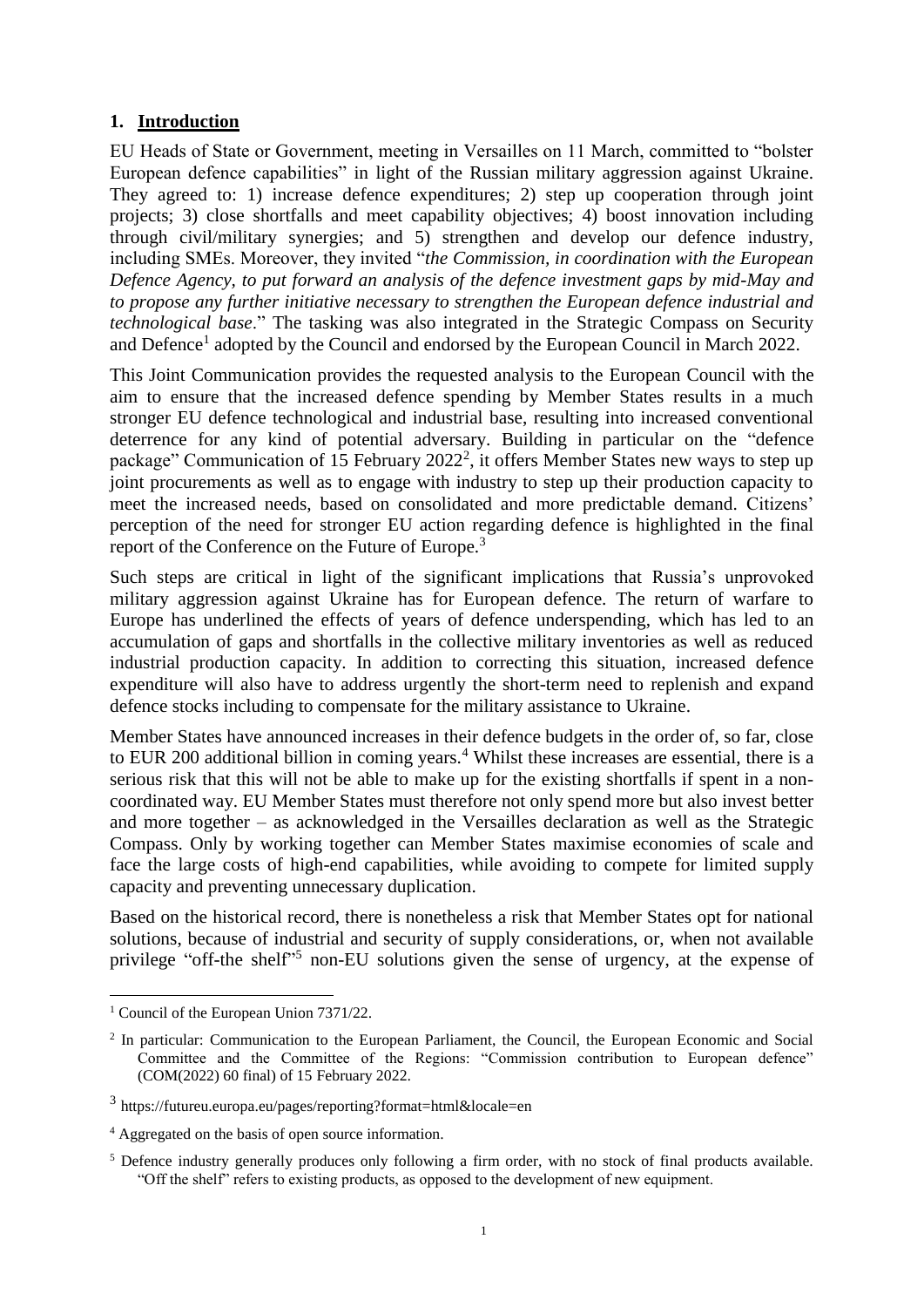possible EU solutions that may have equivalent lead times. Defence industries may be inclined to serve as a matter of priority their national government as opposed to a more European-wide client-base. Without coordination and cooperation, the increased investments would deepen the fragmentation of the European defence sector, limit the potential for cooperation throughout the life cycle of the equipment, intensify external dependencies and likely hamper interoperability. Short term acquisitions will have a longer-term impact in this regard, resulting into a reduction of market strength and foregone opportunities for the next decades.

In short, persistent underspending and lack of cooperation have resulted in critical defence capability shortfalls, particularly at the higher end of the spectrum, across domains, as well as in the fragmentation of the related industry in Europe. It is essential that the EU does not repeat past mistakes that led to inefficiencies, duplications and dependencies and builds instead on the EU defence initiatives and capability development tools set up during the last few years to strengthen Member States' defence cooperation. These initiatives aim to reduce the fragmentation of the European defence market – notably the European Defence Fund (EDF) – and enhance coordination of Member States defence policies, planning and capability development – notably through Permanent Structured Cooperation (PESCO), the Coordinated Annual Review on Defence (CARD) and the Capability Development Plan (CDP). Moreover, the Strategic Compass calls, as of 2022, for annual Defence Ministerial meetings on the EU defence initiatives addressing capability development, organised and chaired by the High Representative/Vice President of the Commission/Head of the European Defence Agency, making full use of existing formats. These are all important steps in the right direction to address the existing shortfalls but they need to be further strengthened in light of the new situation, notably as regards joint investment and procurement of defence capabilities. Such steps are critical to ensure that Europe can field stronger and more interoperable defence capabilities while enhancing the European defence industrial and technological base (EDTIB), which are both essential for Europe's long-term security and strategic autonomy.

The overall aim is therefore to invest:

- **Together**, by exploiting economies of scale through collaborative projects and joint procurements. Developing and buying together reduces prices and will also help to prevent Member States competing for limited industrial resources, thereby further driving up prices or crowding out smaller or more exposed Member States, and thus ensuring solidarity. Similarities with the COVID vaccine situation in 2020-21 present themselves.
- **Better**, by supporting Member States to focus on the identified EU capability priorities. These are coherent with those of NATO and will also be reviewed in light of the politicalstrategic guidance provided by the Strategic Compass. This analysis highlights some urgent capability gaps in the changed strategic context; and
- **European**, by incentivising defence investments that reinforce industrial ramp-up, longerterm industrial capacity and economic growth within the Union through a more competitive European defence industry. Enhancing the European Defence Technological Industrial Base (EDTIB) has become of strategic importance in the deteriorating geostrategic environment.

This is also beneficial for NATO which remains the foundation of the collective defence of its members. EU initiatives to foster defence cooperation also help reinforce a fairer Transatlantic burden-sharing and a more effective European contribution within NATO. Member States can use their single set of forces nationally or within the EU, NATO, UN or any other framework. EU's capability development priorities are coherent with those agreed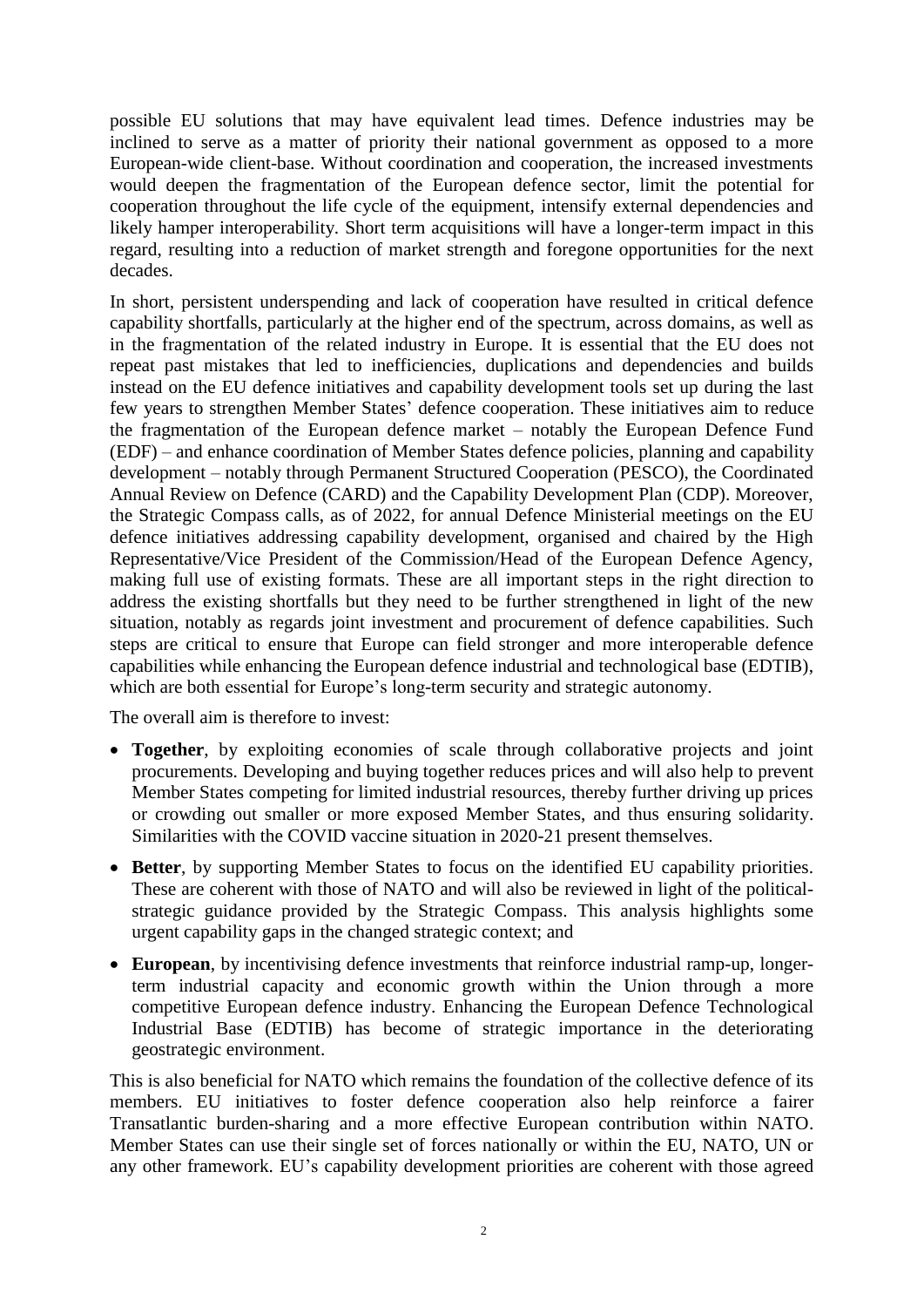within NATO, while taking into account the difference in nature and responsibilities between the two organisations and ensuring mutual reinforcement in respective efforts. Defence capability development is a key pillar of the enhanced EU-NATO dialogue and cooperation agreed under the Joint Declarations of 2016 and 2018.

This Joint Communication looks at: a) defence expenditures within the EU, b) capability and industrial gaps that need to be addressed including the most urgent ones, c) ways to address them, and d) options to reinforce defence capability supply.

### **2. Defence expenditures within the EU and underinvestment levels**

In response to the new security threats, in 2022 most Member States are announcing substantial increases of their defence budgets, in some cases even going beyond 2% of their GDP, building on an upwards trend that started some years ago. In 2020, Member States collectively spent over EUR 200 billion on defence<sup>6</sup> and in 2021 their combined expenditure is estimated to have grown to EUR 220 billion. These recent developments nonetheless follow a prolonged period of substantial cuts in defence spending after the economic and financial crisis 2007-08; down from EUR 183 billion in 2008 to EUR 159 billion in  $2014^7$ , only recovering to the pre-crisis levels by 2018-19 (see the graph below). Between 2009 and 2018, Member States cuts amount to an aggregated under-investment of around EUR 160 billion, compared to the  $2008$  spending level<sup>8</sup>.



This, alongside the structural trend of cost increase of defence systems and the focus on expeditionary operations in some Member States, has led to severe reductions in overall national force volumes, equipment quantities, and stockpiles – now further depleted by the support provided to Ukraine. As a result, the capacity to operate full-spectrum and at high

1

<sup>6</sup> EDA data: [eda-defence-data-report-2019-2020.pdf \(europa.eu\).](https://eda.europa.eu/docs/default-source/brochures/eda---defence-data-report-2019-2020.pdf) (DK not included)

<sup>7</sup> EDA Defence Data 2019-2020, constant 2020 EUR.

<sup>8</sup> EDA data based on the Coordinated Annual Review on Defence (CARD).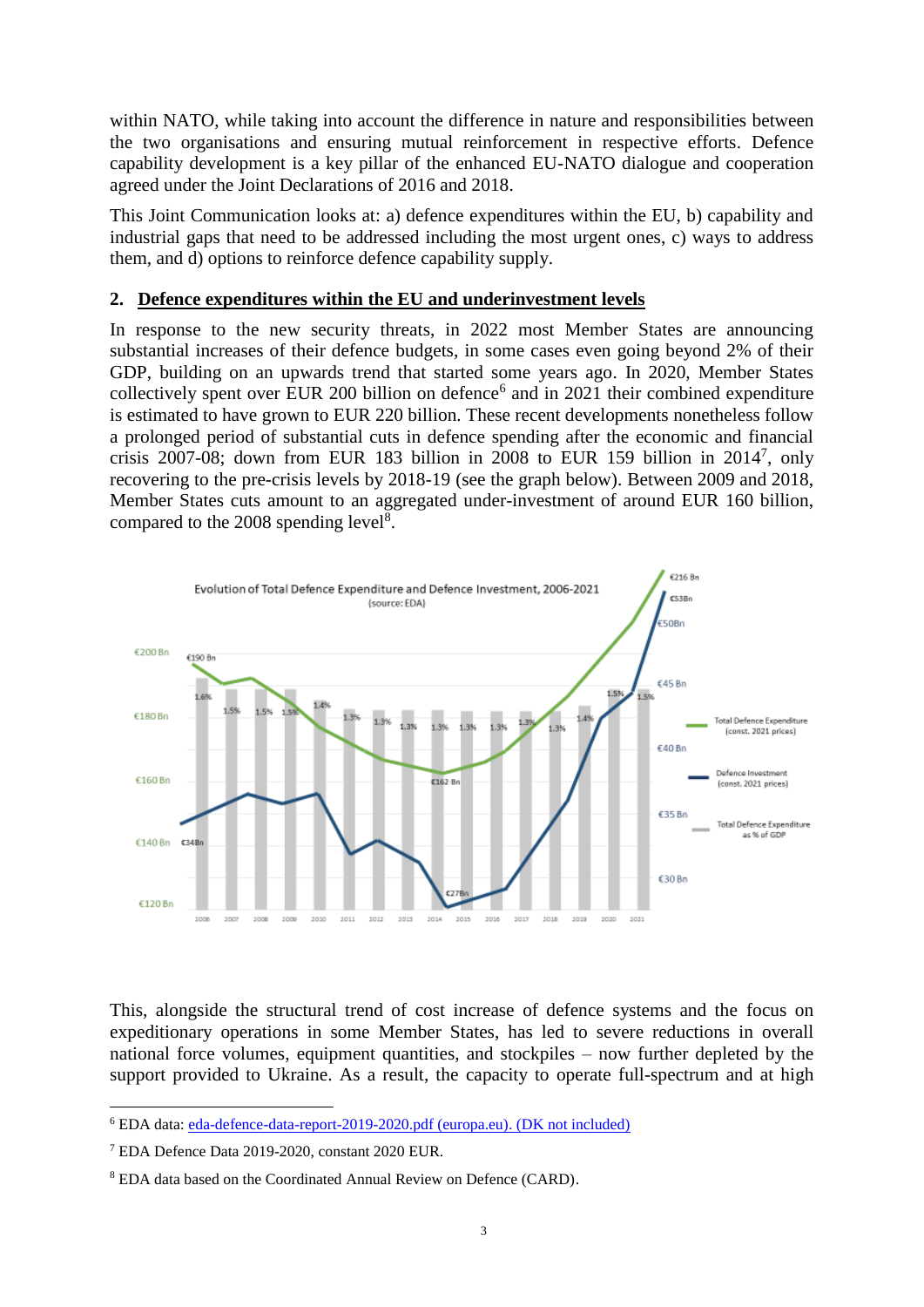intensity was neglected, while existing shortfalls and missing high-end capabilities were, when necessary, covered by non-EU NATO Allies, notably the US.



Moreover, over the past decade, the US – and more worryingly Russia – have increased their defence budgets at a much higher rate than Europe. It is striking that China increased its budget even more over the same period. From 1999 to 2021, EU combined defence spending increased by 19.7% against 65.7% for the US, 292% for Russia and 592% for China.<sup>9</sup> This does not even account for the significant underestimation of the defence spending by China and Russia as the purchasing power of their budget is higher than the conversion based on exchange rates would make it appear. On a purchasing power parity basis, the 2021 Russian and Chinese defence budgets are estimated to be USD 178 billion and USD 332 billion respectively.<sup>10</sup> On top of that, the share of investment in the defence spending of the United States, China and Russia is significantly higher than that of EU Member States.

While there is no legally binding target for individual national defence spending levels for Member States, the vast majority of them have agreed, in the framework of NATO and/or the Permanent Structured Cooperation (PESCO), to the objective of increasing their defence spending<sup>11</sup>. As an indication: had all Member States spent 2% of their GDP on defence with 20% dedicated to investment, since 2006 until 2020, this would have resulted in an additional approximately EUR 1,100 billion for defence, of which around EUR 270 billion on  $investment<sup>12</sup>$ .

Furthermore, European defence expenditure has historically resulted in a lower efficiency and output in comparison with that of our allies and of our competitors. Lack of cooperation

<u>.</u>

<sup>&</sup>lt;sup>9</sup> SIPRI

<sup>10</sup> Source: *Military Balance 2022.*

<sup>&</sup>lt;sup>11</sup> PESCO commitment #1 is to "regularly increase defence budgets in real terms, to reach agreed objectives". In 2006, NATO Defence Ministers endeavoured to spend 2% of national GDP on defence, 20% of which devoted to investment. In 2014, at the Wales summit, heads of state and government agreed to move towards meeting the guideline of spending 2% of GDP on defence within a decade.

<sup>&</sup>lt;sup>12</sup> Both estimations are based on EDA data (DK not included).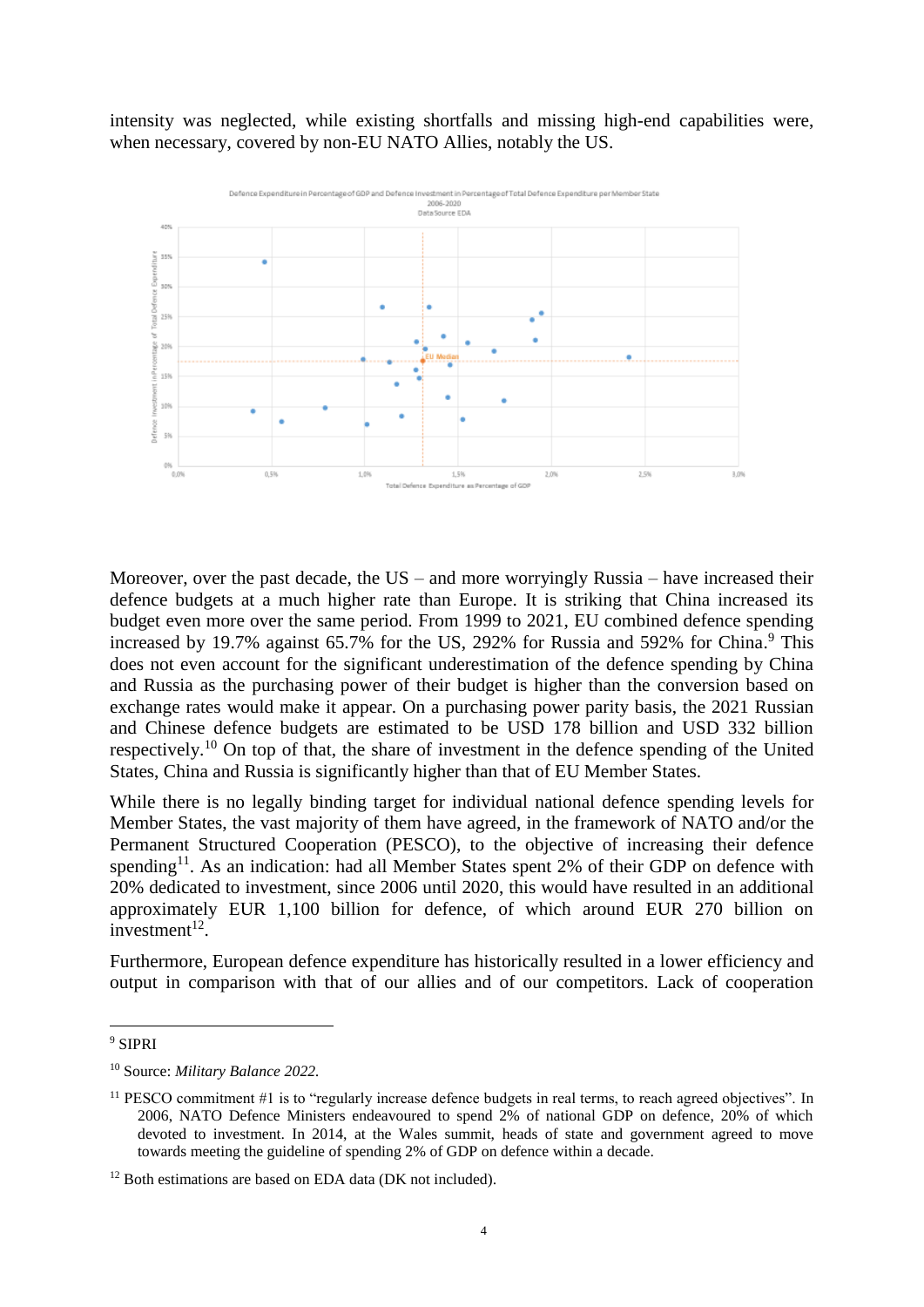between Member States on defence is estimated to cost tens of EUR billions per year<sup>13</sup>. Despite the increased European defence expenditure in 2020, there was a new low point of only  $11\%$ <sup>14</sup> of investments spent in collaboratively – far below the 35% benchmark agreed by Member States in the EDA framework and set within the PESCO – as opposed to 89% spent on a national basis. Lack of cooperation has led to wasteful duplications and a multiplication of defence systems of the same kind within the EU. In addition, while in 2020 Member States' combined defence Research and Technology (R&T) spending amounted to EUR 2.5 billion, this amounts to only 1.2% of their total defence spending, thus far below the 2% benchmark agreed in the EDA framework and set as more binding commitment within PESCO<sup>15</sup>.

# **3. The defence industrial gaps**

The European defence industrial basis is composed of a large set of prime contractors, midcaps and small and medium enterprises developing and producing most of the advanced technologies and defence capabilities Member States' Armed Forces need and could procure. Overall, the estimated annual turnover of the EU defence sector amounts to almost EUR 84 billion, supporting directly estimated amount of over 196,000 high-skilled jobs, and over  $315,000$  jobs indirectly<sup>16.</sup>

Despite the overall competitiveness of the sector, difficulties and gaps exist. Defence companies are still structured mainly along national borders, benefitting from a close relation with national governments. This structure of the market, combined with a low investment spending, has resulted in a number of national players operating in small markets, producing therefore small volumes<sup>17</sup>. A series of consolidation steps at national and European level have fallen way short of the US industrial consolidation.

Therefore, the EDITB remains highly fragmented, especially outside the aeronautics and missile sectors. This greatly reduces its ability to improve its competitiveness through pooling of R&D and economies of scale in production. Moreover, dependencies exist for some key defence equipment for which the EDTIB is not offering indigenous solutions.

The root causes of the difficulties of the EDTIB are the described under-investment gaps by Member States and fragmented spending, coupled with the fact that a very significant part of Member States' spending is not invested in the EDTIB, even when an EU-made product is available. As an indication, between  $2007-16^{18}$  it is estimated that over 60% of European

<sup>&</sup>lt;u>.</u> <sup>13</sup> [The European Defence Fund \(EDF\) \(europa.eu\)](https://ec.europa.eu/defence-industry-space/european-defence-fund-edf_en)

<sup>&</sup>lt;sup>14</sup> Data provided by 11 Member States.

<sup>15</sup> https://eda.europa.eu/docs/default-source/brochures/eda---defence-data-report-2019-2020.pdf

<sup>&</sup>lt;sup>16</sup> Source: EDA estimate based on data from the AeroSpace and Defence Industries Association of Europe (ASD).

 $17$  The biggest company is Airbus (trans-European), followed by a number of the larger companies in FR, IT, DE, SE. Smaller platform manufactures, equipment suppliers and sub-suppliers make the bulk of Member States' DTIBs. The total number of SMEs in the EU, operating in the multi-layered and often trans-border defence supply chains, is estimated at 2 500. They serve the land (39.6%), air (30.5%), maritime (18.7%), cyber (7.8%), and space (3.4%) defence domain customers.

<sup>&</sup>lt;sup>18</sup> Excluding 2013 (US figures not available that year); import/export figures include both UK and DK (source: US State department (via "The poison pill: EU defence on US terms?", EUISS, D. Fiott)); EU figures includes UK but not DK (source: EDA defence data adjusted with Eurostat conversion rates).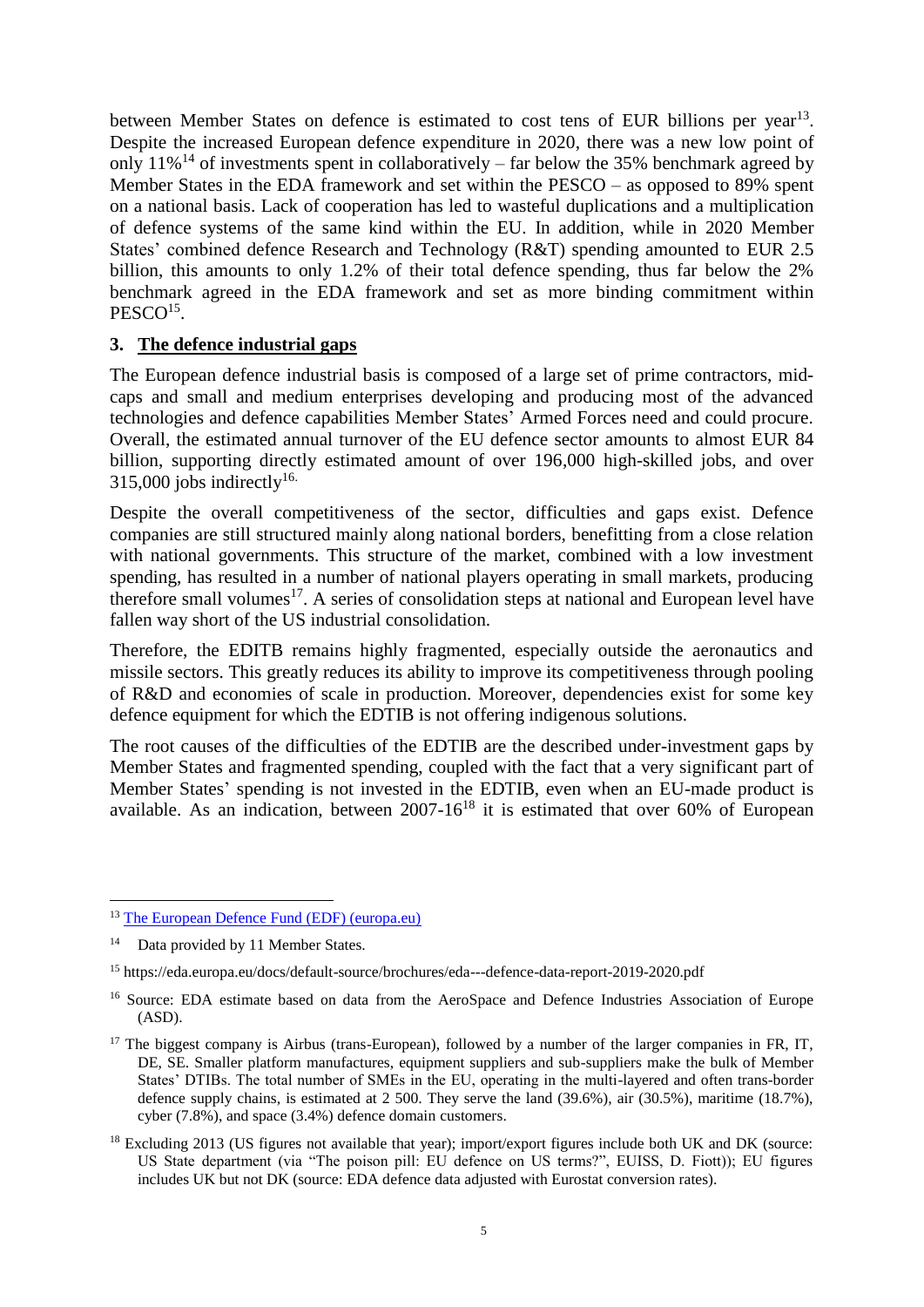defence procurement budget was spent on non-EU military imports, with the resulting third country controls or restrictions<sup>19</sup>.

The return of high intensity conflict and increased territorial threat requires a conversion of the defence industrial ecosystem in the EU to ensure security of supply and an expansion of manufacturing capabilities where necessary or a greater ramp-up readiness. Furthermore, when it comes to disruptive technologies having the potential to radically change the future battlefield (e.g. AI, Quantum) and future equipment, the described root causes risk affecting EDTIB competitiveness in the long term, and its ability to develop advanced capabilities (e.g. hypersonic systems, collaborative combat).

# **4. Capability gaps**

The Strategic Compass identified the EU's overall ambition as further developing "full spectrum forces that are agile and mobile, interoperable, technologically advanced, energy efficient and resilient". It has also recalled the already identified critical capability shortfalls indispensable to enable the Union to undertake the full range of Common Security and Defence Policy (CSDP) tasks set out in the Treaty, specifically those in the higher spectrum of intensity. These shortfalls are included in the priorities set by the Member States in the Capability Development Plan of 2018, which will be reviewed in light of the Strategic Compass and remain a key reference for coherence among EU defence initiatives $^{20}$ .

To address these priorities, the EDF is providing financial support contributing to the development of strategic enablers and major capabilities<sup>21</sup> while Member States are also working together to address them through 60 projects within PESCO.

The Commission and the European Defence Agency (EDA) have analysed the defence investment gaps. In that context, the EDA has presented to Member States an analysis of investment gaps to be filled in the short, medium and longer term, along three lines of actions: 1) to be prepared (increase readiness including replenishment linked to the support to Ukraine); 2) to augment existing forces and capabilities; and 3) to reinforce and modernise capabilities, based on EU agreed capability priorities and informed by CARD (see annex).

<sup>&</sup>lt;u>.</u> <sup>19</sup> For instance through the US European Recapitalization Incentive Program (ERIP), established in 2018 to incentivise replacing Soviet legacy equipment, which has resulted in USD 277 Million grants to some European countries enabling USD 2.5 billion in US weapon sales.

<sup>&</sup>lt;sup>20</sup> The Capability Development Plan (CDP) is the EU prioritisation tool for defence capability development. It takes into account the military shortfalls related to military CSDP (i.e. operations in the scope of Article 43 TEU) identified through the Headline Goal process, as well as lessons identified in missions and operations, while also factoring in medium to longer-term technology trends and national defence needs. The Headline Goal process is the established framework for identifying the military shortfalls (High Impact Capability Goals, HICGs) based on illustrative scenarios derived from the military ambition level for the Common Security and Defence Policy. These HICGs feed into the CDP. The Coordinated Annual Review on Defence (CARD) monitors how Member States are pursuing these priorities in their national defence planning, to identify collaborative opportunities, so far six specific 'focus areas' for cooperation, namely: Main Battle Tanks, Soldier Systems, Patrol Class Surface Ships, Counter Unmanned Aerial Systems, Defence applications in Space and Military Mobility. These efforts are coherent with the requirements stemming out of the respective NATO processes, notably the NATO Defence Planning Process, and will enhance the readiness, robustness and interoperability of the Member States' single set of forces.

 $21$  For instance, the European MALE RPAS project (a medium-altitude, long-endurance drone), anti-drone systems, space situational awareness capacity, early warning systems, the next generation of ground-based precision strike capabilities, the development of cyber defence technologies and systems, and support for projects at innovative small and medium-sized enterprises.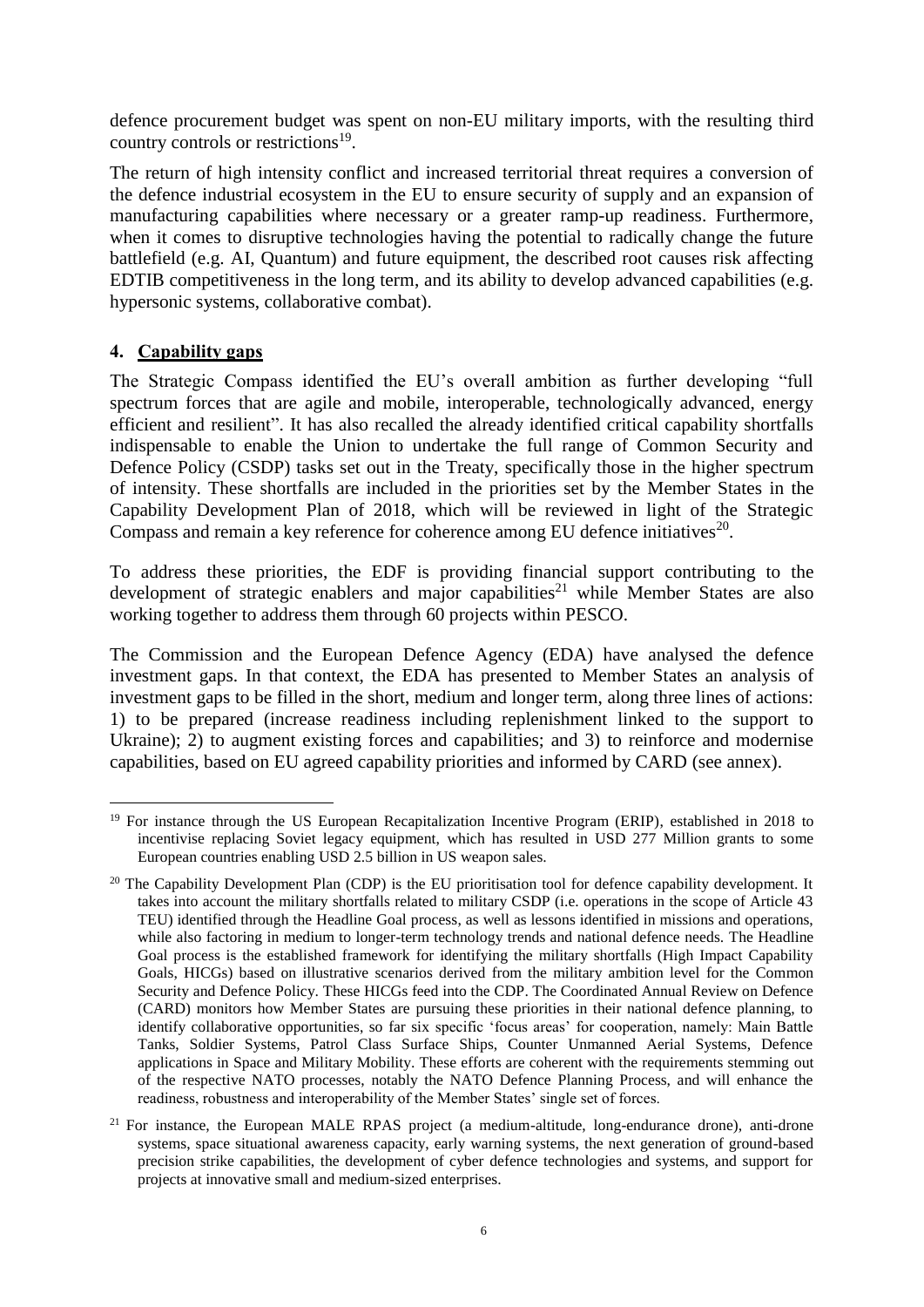In light of the elevated security threat, and building on the coordinated analysis of the Commission and the EDA, the Commission and the High Representative propose to focus on the following most urgent capability gaps that can be addressed by the European defence industry:

- 1. **Replenish stockpiles**: Secure the combat readiness of armed forces and coordinate competing national demands, avoiding price spiralling and ensuring that most exposed countries have access to required capabilities.
- 2. **Replace:** Phase out existing Soviet era legacy systems still in use within EU Armed Forces with European solutions (such as: Main Battle Tanks, Armoured Fighting Vehicles, Infantry Fighting Vehicles, Armoured Personnel Carriers, heavy artillery, etc.), as part of a wider effort to augment existing capabilities and supporting interoperability and enhancing security of supply.
- 3. **Reinforce:** Strengthen the multilayer Air and Missile Defence systems of Member States, starting with mid-range systems in those most exposed. The defence of population areas, military forces and/or critical infrastructure against air and missiles threats is a critical challenge in the new security situation.

Beyond these urgent capability gaps, the Commission and the High Representative propose to work on the following strategic medium- to long-term capabilities to improve Europe's defence capabilities in the face of persistent threats:

- Air **domain**: The development and operationalisation of the medium-altitude "Eurodrone" (MALE RPAS) – which forms part of PESCO and EDF projects – gained importance. In the short to medium term, upgrading and expanding Air-to-Air Refuelling capabilities and existing aircraft fleets, building a multilayer Air Defence capable of integrated management, as well as developing and procuring counter drone-capabilities and weaponised medium-sized drones are priorities. In the medium and longer term, the modernisation of anti-access/area denial systems and the fleet of multi-role fighter aircraft in the EU is another area where Member States intend to make new investments and where a coordinated approach would help optimise resources, also in view of developing the next generation of systems.
- **Land domain**: The upgrade and expansion of the existing inventory of Main Battle Tanks and Armoured Fighting Vehicles, as well as next generation systems has become an urgency for many Member States, in light of the return of large-scale, high intensity warfare in Europe. The reinforcement of land combat capability should include combat support, notably a wide range of anti-tank and artillery systems, with an emphasis on precision strike and counter-artillery.
- **Maritime domain**: further strengthening Member States' naval forces remains critical in light of increasingly contested Black, Baltic and Mediterranean Seas as well the need to reinforce force and power projection but also anti-access denial and coastal defence capabilities. This includes frigates, submarines and patrol corvettes to ensure maritime security. In the medium to long term, ISR capabilities and the protection of sea lines of communication will benefit from high-end inter-connected ships augmented by unmanned platforms for surface and underwater control and electronic warfare.
- **Space (connectivity, surveillance, protection)**: The war in Ukraine has further demonstrated the importance of satellite-based secure connectivity, including a highly resilient European ultra-secured connectivity programme including quantum encryption, as well as space-based earth observation as critical enablers. Optimising synergies with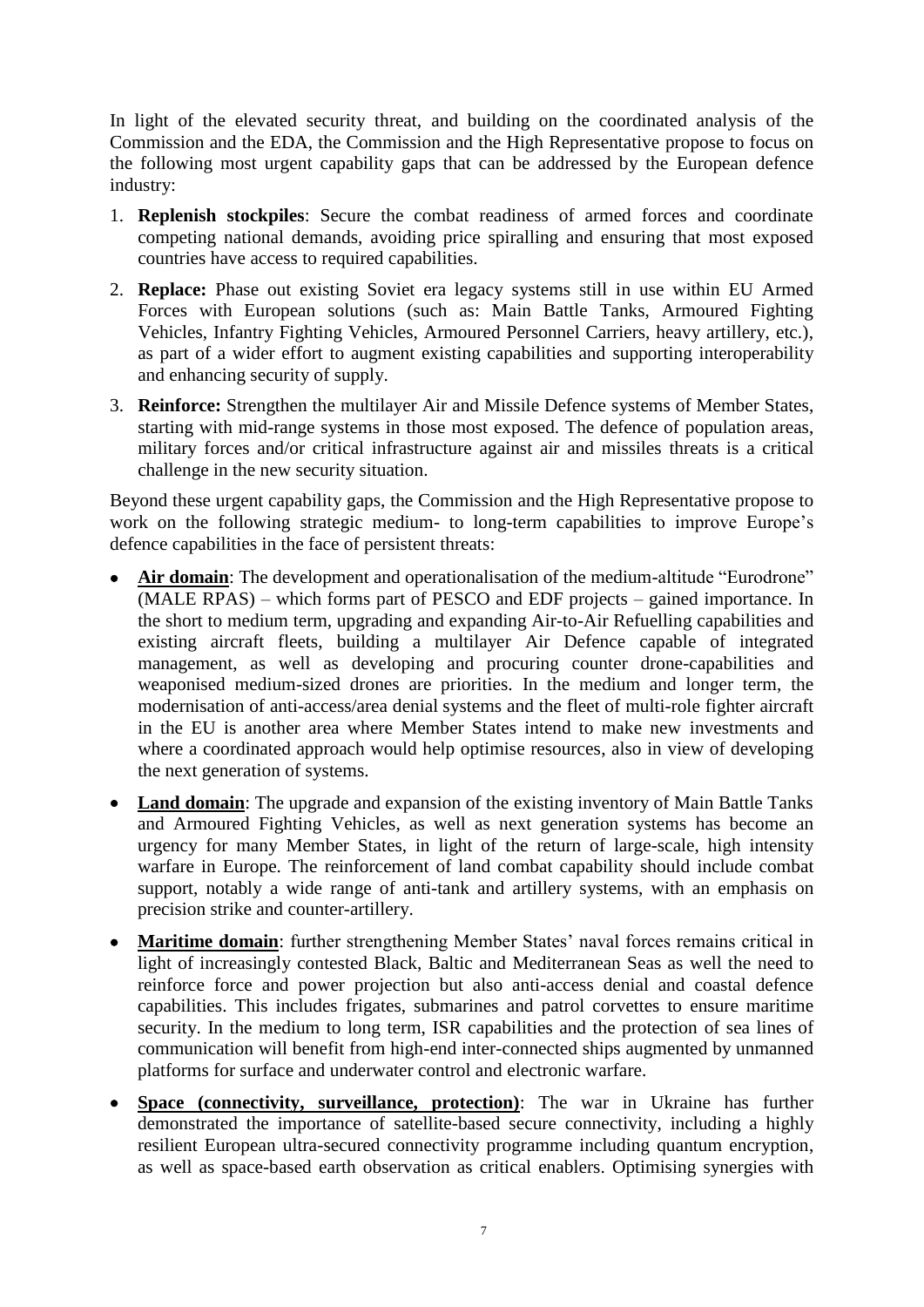the EU's space-based connectivity programme is one of the advantages of working together in this context. Protection of EU space infrastructure against threats (space situational awareness) is also a growing priority. Space based assets can also be a key enabler for a strong early warning system needed to detect the departure of missiles (e.g. ballistic, hypersonic) and to track them.

 **Cyber defence**: To counter the growing risk of cyber-attacks by state actors in the context of geopolitical competition, the EU and its Member States could launch work towards a full-spectrum cyber defence capability (from research, detection, and protection to response, including active defence capabilities). This includes capabilities for cyber situational awareness and information sharing (also building on potential synergies with a European 'Cyber Shield' infrastructure of Security Operation Centres  $(SOCs)^{22}$ ), cyber resilient and interoperable command and control for military operations and missions, cyber exercise and training, and cyber reserve forces at national level. The EU can offer here a platform for cooperation between EU services and Member States including synergies with relevant EU programmes.

In addition, the war in Ukraine has reaffirmed the importance of effective and efficient logistics including the maintenance, sustainment and movement of forces, equipment and supplies to, from and across the theatre of operations. The Commission has accelerated the implementation of the **military mobility** budget under the Connecting Europe Facility (CEF) and stands ready to frontload it within the constraints set by the MFF. Transport infrastructure in particular requires increased investments. The consultations with the Member States on their dual-use transport infrastructure project pipelines and the oversubscription for cofunding in the first call for proposals demonstrate the need for and the capacity to use a larger budget. The EU should build on its work on enhanced military mobility, reinforcing strategic and tactical lift capacity by land, air and sea as well as civil/military synergies in the area of transport, resilience and energy efficiency and more broadly increase synergies of capabilities between civil protection, border management and defence needs.

# **5. Enhanced defence cooperation framework**

To address these gaps, the Commission and the High Representative propose the following way forward to coordinate and incentivise joint procurement of defence equipment, starting with replenishment as the most urgent step. It would complement existing collaborative EU defence initiatives such as in the EDF and PESCO, and on synergies with other EU programmes. European defence industry has strong capabilities and products to offer in all of these areas.

The success of any EU defence initiative depends on Member States' commitment to spend better - to invest, procure and operate together in the common interest. The proposed cooperative approach is critical to streamline and strengthen both European defence demand (programming and procurement) and supply (development and production).

# **5.1. Immediate measures: Task Force to support coordination**

Given the urgent need, the Commission, and the High Representative/Head of Agency will swiftly establish a **Defence Joint Procurement Task Force** to work with Member States to support the coordination of their very short-term procurement needs to face the new security situation. Initially, the Task Force would focus on de-confliction and coordination to avoid a

 $22$ <sup>22</sup> Joint Communication, The EU's cyber security strategy for the Digital Decade, JOIN(2020) 18 final, section 1.2; the Cyber security strategy is part of the Security Union overall approach.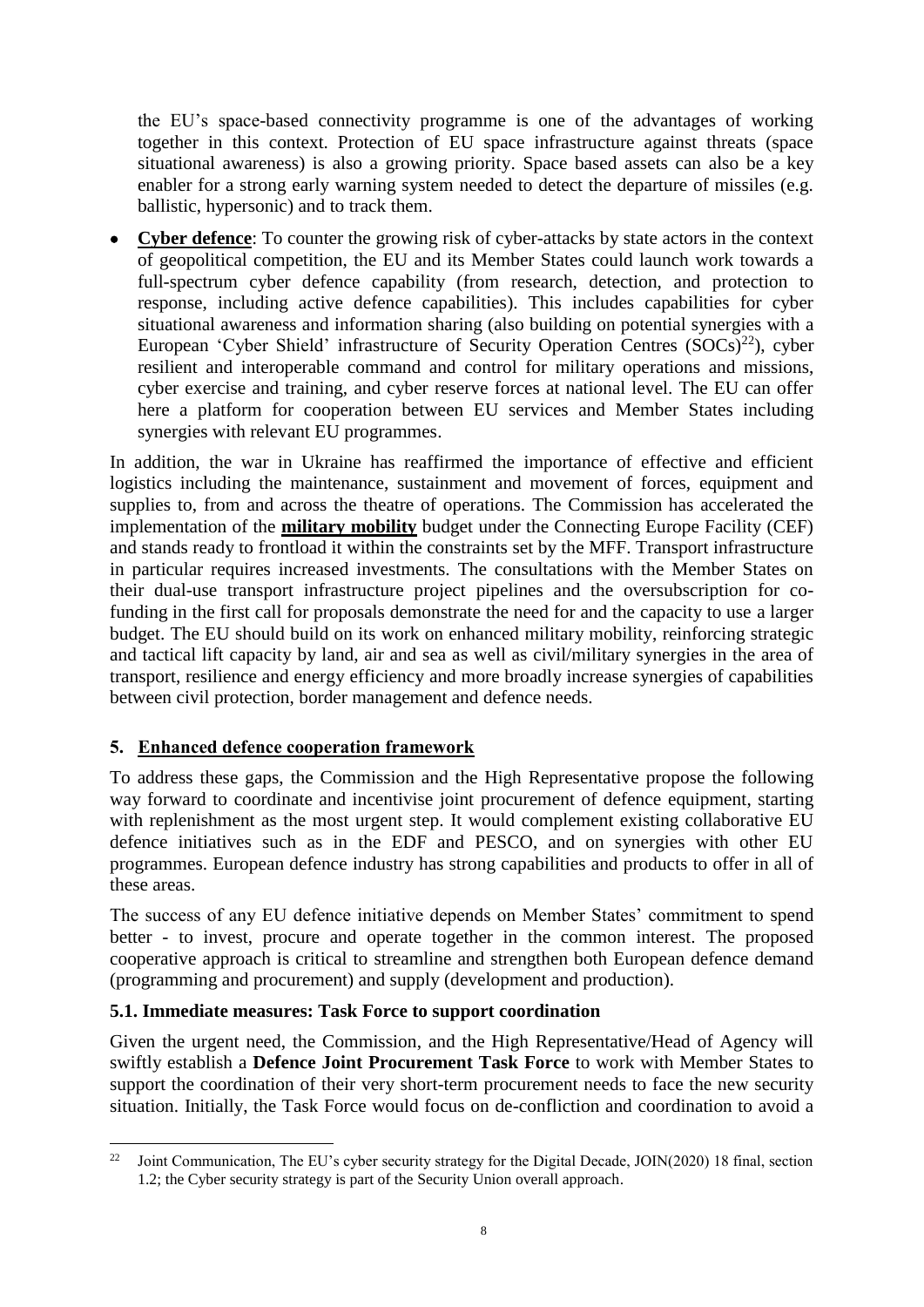race to secure orders which would result in spiralling prices, over concentration of demands in the same time frame, shortages of supplies and difficulties for the more exposed Member States to secure indispensable items, thereby preventing potential conflicts between parallel national procurement efforts. This could include centralising the collection of information, providing methodological support and coordinating or managing purchases. The Task Force would also establish an aggregate estimate of needs, and map and support the expansion of the EU industrial manufacturing capacities necessary to answer the needs.

Within the Task Force, and in partnership with the Commission, the EDA could already facilitate such very short-term joint procurement building on its expertise and experience in this regard<sup>23</sup>. The Task Force would also coordinate with the Clearing House Cell set up within the EEAS/EU Military Staff to facilitate coordination of military assistance to Ukraine, with a view to support Member States to procure the most urgent items needed to replenish stocks.

### **5.2. Short-term EU instrument to reinforce defence industrial capabilities through joint procurement**

As indicated, without coordination and cooperation, the increased Member State investments would deepen the fragmentation of the European defence sector, limit the potential for cooperation throughout the life cycle of the equipment, intensify external dependencies and likely hamper interoperability. Short-term acquisitions will have a longer-term impact in this regard, resulting in a reduction of market strength and foregone opportunities for the next decades.

The Member States need to restore defence combat readiness as a matter of urgency in light of the security situation and of transfers already made to Ukraine. In particular, a replenishment of stocks of material would also enable them to provide further assistance to Ukraine. Today, Member States that provide military assistance to Ukraine can receive financial reimbursement through the European Peace Facility. As they proceed to replenish their stockpiles and equipment, however, they should seize the opportunity to do so in a collaborative way as this would provide greater value for money, by seizing economies of scale, and enhance interoperability. This also requires further enhancing and reinforcing the EDTIB.

To this end, the Commission will propose a dedicated short-term instrument, designed in a spirit of solidarity, to incentivise Member States who are willing to pursue joint procurement to fill the most urgent and critical gaps, especially those created by the response to the current aggression, in a collaborative way. The new instrument would contribute to reinforce joint defence procurement and, through the associated Union financing, thereby to strengthen and reform their defence industrial capabilities. The EU financial support should leverage new defence investments from Member States and benefit the European industrial base while ensuring EU Member States' ability to act and to attain greater interoperability.

The new instrument should remain simple and straightforward in its implementation but conditioned to Member States meeting specific criteria such as a minimum of three Member States participating in the joint procurement. In the implementation of this new instrument, the Commission will rely on the assistance of the Task Force.

1

 $23$  According to the TEU article 42(3), EDA is identified as the "The Agency in the field of defence capabilities development, research, acquisition, and armaments…". The EDA's tasks are defined in TEU article 45 which states that subject to the authority of the Council, the European Defence Agency shall have as its task to "… b) promote harmonisation of operational needs and adoption of effective, compatible procurement methods…".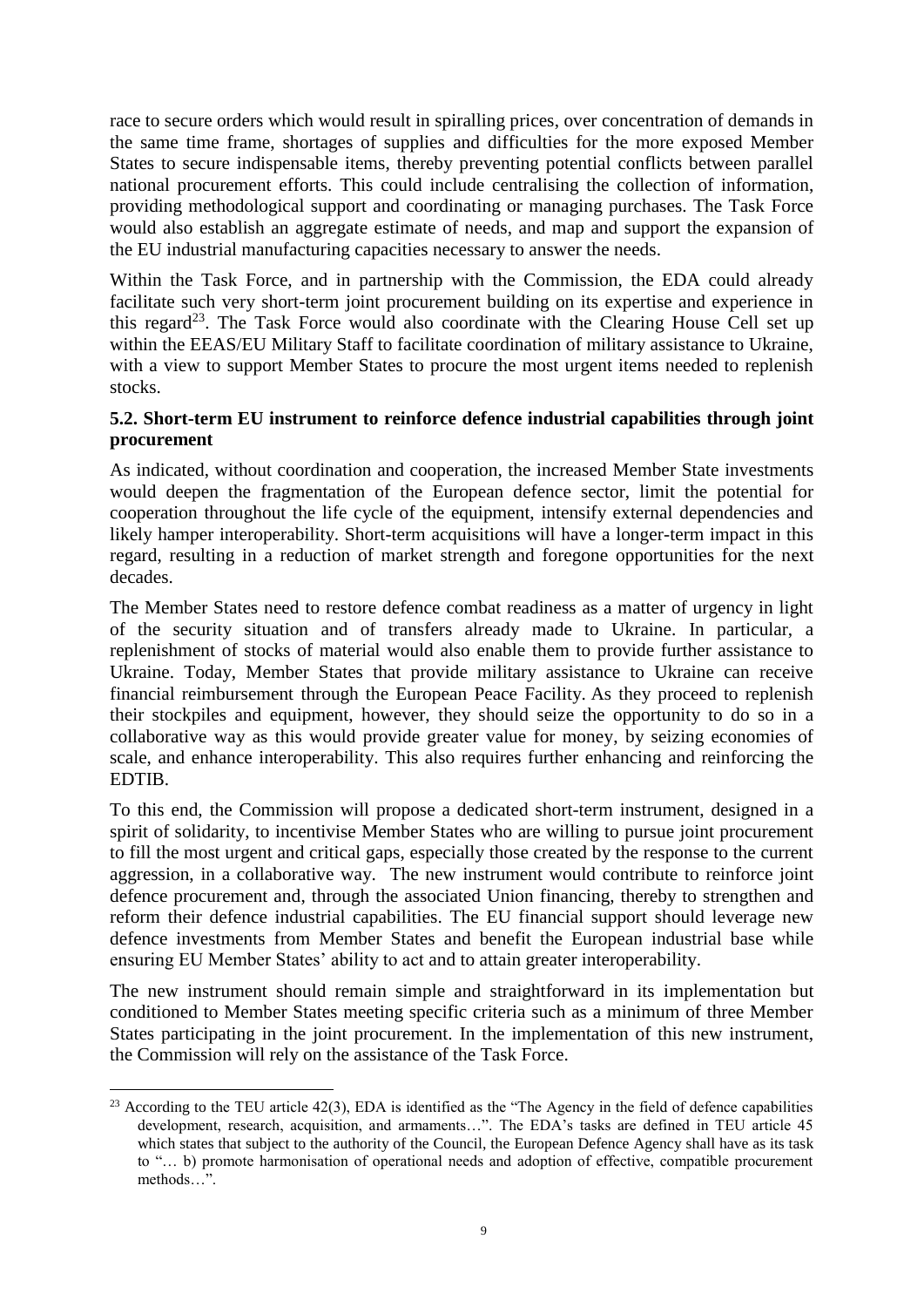The Commission is ready to invest EUR 500 million over two years (2022-24) into this scheme. To this end, the Commission will propose to the co-legislators to engage in a fasttrack adoption of a Regulation enabling the instrument and the related budget increase.

# **5.3. An EU framework for Defence Joint Procurement**

Beyond the short-term urgent needs linked to the new security paradigm, it is necessary to move forward towards an EU framework for Defence Joint Procurement. Through the European Defence Fund, the EU has a strong instrument to incentivize joint and collective R&D in defence up to the prototype level. The EDA is competent to conduct joint procurement and does it already, however it would need to be reinforced for the EU to benefit from a fully fit-for-purpose capacity for joint procurement.

In light of this, the Commission will propose in the third quarter of 2022 a **European Defence Investment Programme** (EDIP) regulation. It will aim at establishing the conditions and criteria for Member States to form consortia that qualify as a **European Defence Capability Consortium (EDCC)** that will jointly procure, for the use of participating Member States, defence capabilities that are developed in a collaborative way within the EU and would benefit from a VAT exemption. This new vehicle would complement existing related options under the umbrella of the EDA, while it could also serve projects in the PESCO framework.

For cooperation based on research and development (R&D) of a new product, the EDCC would also benefit from the flexibility provided by Article 13(c) of the Defence Procurement Directive, including, where applicable, with regard to later phases of all or part of the lifecycle of the product.

An EDCC would create a very strong cooperative element and would bring additional benefits such as interoperability over the life cycle, harmonisation of procedures and training curricula for operation, maintenance, repair and overhaul, as well as economies of scale. The VAT exemption would also apply to operation, maintenance and decommissioning, which are a major cost over the lifecycle of defence equipment. The capabilities procured through an EDCC would be available for use by Member States nationally or in CSDP missions and operations, as well as within the context of UN or NATO. The EDCC could also be a vehicle allowing for synergies and aggregation of demand of capabilities relevant for EU civil protection, border management and defence needs.

The EDIP Regulation could serve as the anchor for future joint development and procurement projects of high common interest to the security of the Member States and the Union, and by extension of the logic of the short-term instrument, for possible associated Union financial intervention for the reinforcement of the European defence industrial base, in particular for projects which no single Member State could develop or procure alone.

# **5.4 Towards an EU Joint Defence Strategic Programming and Procurement**

Beyond the tools and instrument to incentivise cooperation "downstream", it is paramount that a more ambitious upstream coordination is put forward. Coordinated action at EU level is needed to prevent 27 uncoordinated national approaches. Today's processes and approach are not all-encompassing and do not allow for enough prioritisation. As Member States will start adapting their planning processes to take into account the new security landscape, it is paramount to set-up a more structured approach – a joint EU strategic defence programming and procurement – to deliver on this new ambition in a coordinated way. It should build on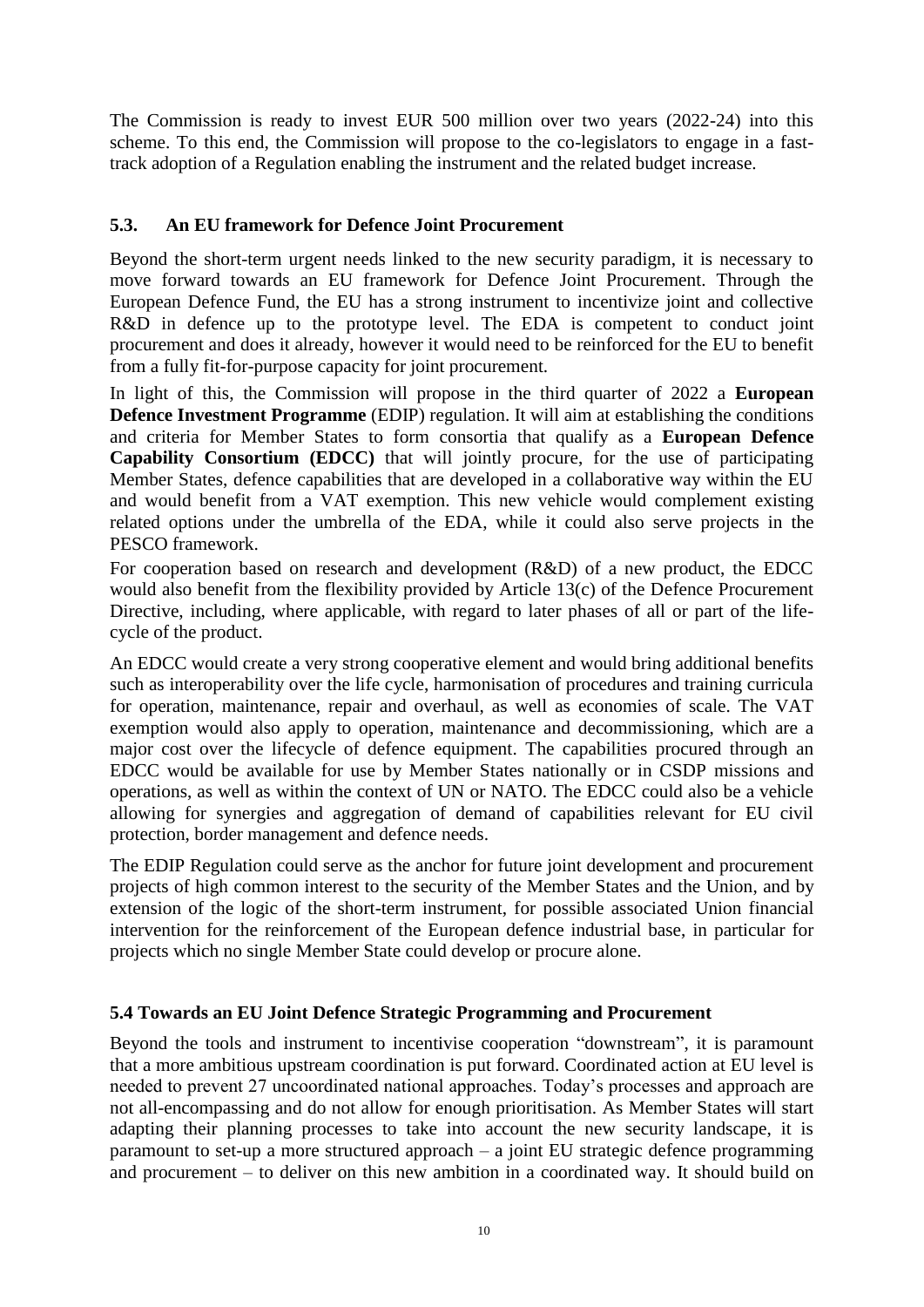existing processes and structures, and coherence with NATO planning process should be ensured.

To this end, a joint EU defence programming and procurement function could be envisaged involving Member States, the High Representative/Head of the Agency and the Commission. It would ensure joint comprehensive multiannual programming – building on the EDF multiannual perspective, refinement of needs and specifications – and act as a central purchasing body for EU joint procurement and support Member States in their joint procurements, including downstream from the EDF-funded projects.

In this regard, the work of the Task Force under section 4.1 could be seen as a pilot for such a function in the future.

### **5.5 Reinforcement of Europe defence industrial capacity**

Enhanced European defence cooperation also requires a solid action plan that provides clarity and visibility for the defence industry to invest, modernise and ramp-up EU defence manufacturing capacity, while also enabling it to anticipate and address potential supply chain bottlenecks and ensure EU security of supply on defence capabilities.

The Commission will support defence industry in its effort to modernise its production lines and processes, ramp up manufacturing capacities and reduce critical dependencies and address its critical bottlenecks.

In this perspective, the Commission, in cooperation where applicable with the EDA, proposes to put in place several measures:

- **In-depth mapping of EU current and necessary additional industrial manufacturing capabilities**, including building on efforts ongoing under the Industrial Strategy and in other fora (e.g. EDA Key Strategic Activities<sup>24</sup>). The objective would be to have a shared picture of the capacity to produce and the needs to ensure European security of supply to Member States, including the most exposed ones.
- Consider enabling defence industry **access to Critical Raw Materials (CRMs)** and other key components in time of crisis, including machine tools needed for production. The Commission will table a Critical Raw Materials initiative, including legislative measures, which will aim to strengthen the EU's resilience and security of supply as regards CRMs, including in the field of defence.
- Measures will be considered as regards **defence specific skills,** including cyber skills, to ensure that defence industry has access to and retains the necessary workforce, in particular in the science, technology, engineering, and mathematics (STEM) area as well as in any other area linked with the current extraordinary effort to ramp up production capacities. Specific attention will be given to attract all talents and skills.
- The Commission will work on further measures (inter alia, coordinated calls among existing EU instruments and EIB loans) to support critical technologies and industrial capacities by developing strategic projects.

<sup>&</sup>lt;u>.</u> <sup>24</sup> EDA Key Strategic Activities raise awareness and promote a common understanding of Member States, EU institutions and Defence industrial actors about industrial and technological areas as well as skills and competencies where dependencies from non-EU players could put at risk the EU's freedom of action in the Defence domain.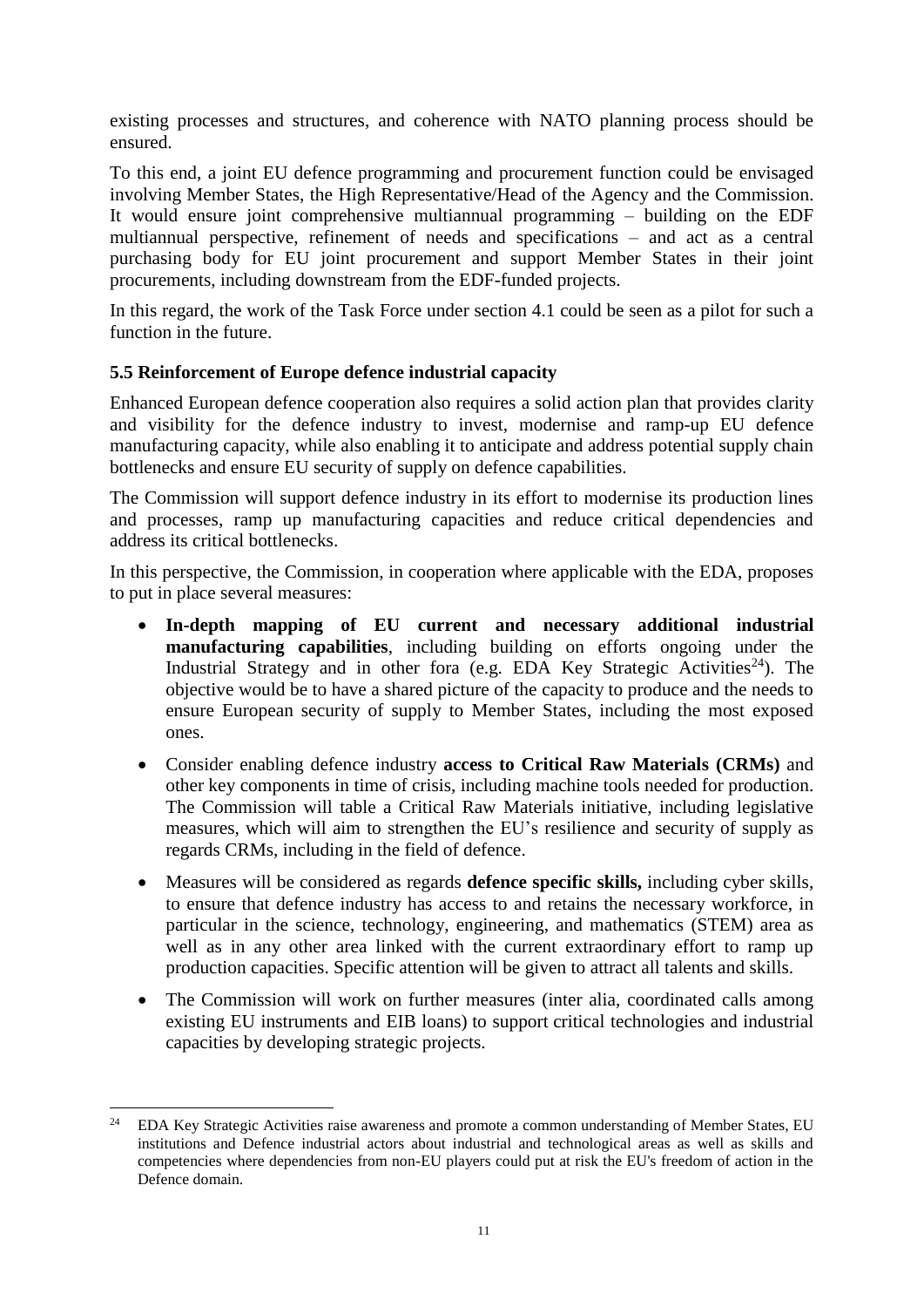The Commission will consider possible amendments to the framework for dualuse research and innovation to improve synergies between civil and defence instruments.

### **5.6 Sustain the R&D effort**

Today, the European Defence Fund is the EU Defence R&D programme. However, considering the new security paradigm, and the unprecedented alignment of increase in defence spending, the **EDF should be able to respond to the new needs.** 

It is paramount to define a careful planning to support collaborative R&T and R&D<sup>25</sup>, preparing the ground for future joint procurements and capabilities, avoiding the emergence of new dependencies on third countries which could weaken the EU armed forces security of supply and security of information, particularly during a military conflict.

In order to safeguard the incentivising power of the EDF in the context of increased national defence expenditures, the Commission will consider strengthening its budget, within the overall review of priorities in the mid-term review of the MFF. Additionally, as announced in the February Defence Package, the Commission is exploring how to revise the bonuses of the EDF in order to support even further joint procurement of the capabilities developed through EDF financial support.

Finally, the Commission will make the Fund attractive for new entrants and support defence innovation, together with the EDA, through the announced EU Defence Innovation Scheme. To that aim, the Commission will speed up the establishment of the **CASSINI for defence**, announced in the Defence Package as part of the EU Defence Innovation Scheme. A **blending**  facility under InvestEU, supporting innovation and targeting SMEs and Mid-Caps developing defence technologies, in cooperation with the European Investment Fund, will be part of it.

# **5.7 Enhancing EIB support to defence**

The elevated security threat that the EU is facing and the need to make the most effective use of all the instruments at its disposal call for the European Investment Bank to enhance its support to European defence industry and joint procurement beyond its ongoing support to dual use. The Bank's recent Strategic European Security Initiative (SESI) will make financing available for non-core defence with an initial estimate of around EUR 6 billion by 2027, covering areas with well-identified market failures (e.g. not targeting manufacturing capacity). It will focus on dual-use research, development and innovation, civilian security infrastructure and cutting-edge technology projects ranging from New Space, Artificial Intelligence and quantum technologies to cybersecurity and biosecurity.<sup>26</sup> Similarly, the Bank's involvement in the Cooperative Financial Mechanism initiated by the EDA will be limited to the development of dual use technologies in support of CSDP Policy objectives when it starts functioning.

Against this background, the Bank could expand investment towards interested promoters and partners on the support of R&T cooperative projects, i.e. undertaken jointly by two or more Member States, including PESCO projects. The EIB Group would also support strengthening SMEs and small mid-caps along the supply chain through intermediated lending with financial partners. Finally, by working with promoters in the early phases of their project's

 $25\,$ Taking into account existing initiatives such as the Overarching Strategic Research Agenda and its Technology Building Blocks developed in the European Defence Agency Framework.

<sup>26</sup> EDA Annual Conference on 'Innovation in European Defence', 7/12/2021.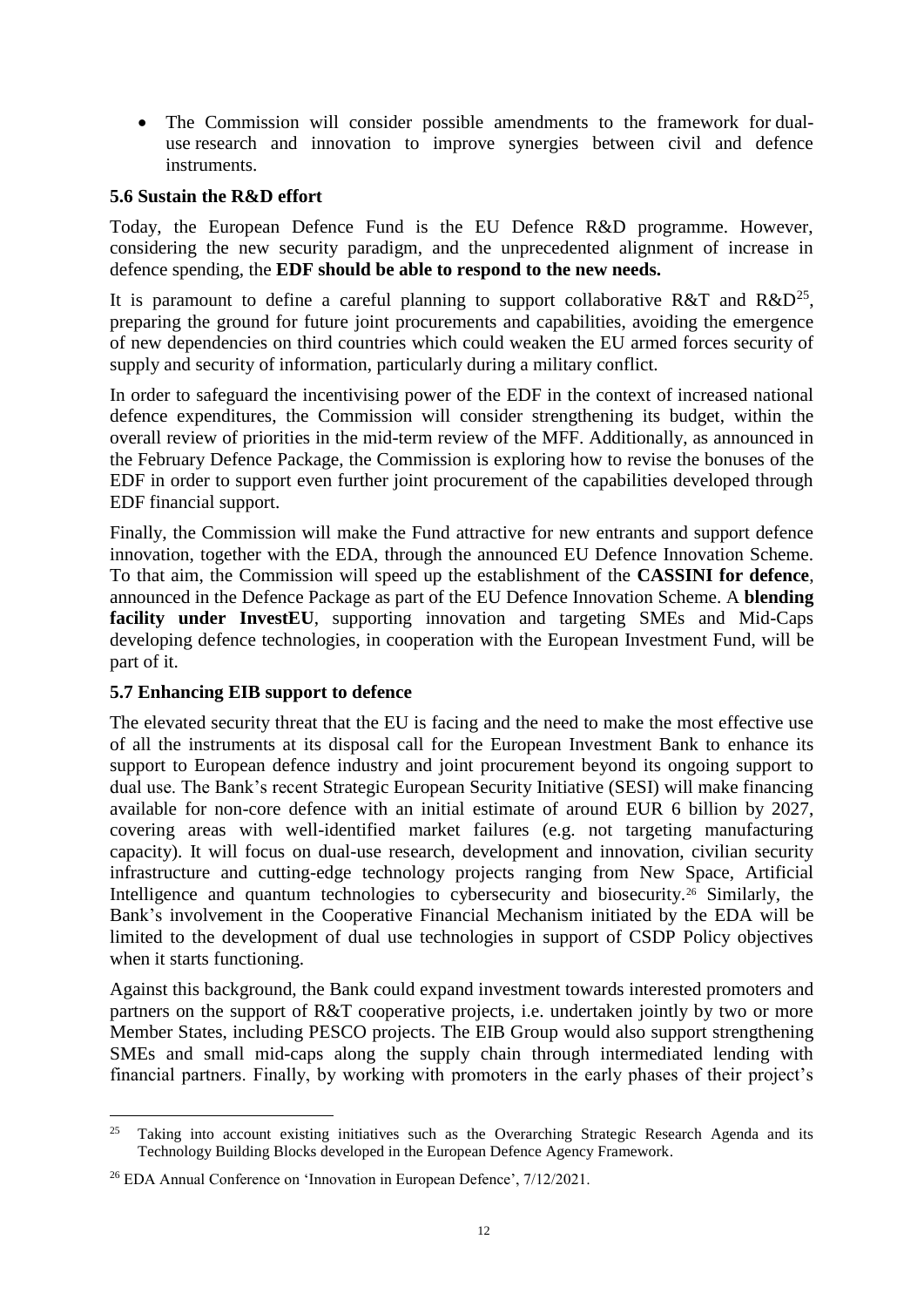development, the EIB Group could strengthen the viability of the business model of emerging technologies crucial for the future of the EU defence industry.

The EIB could also play a role to allow for the short-term ramp-up of the defence industry's production and longer-term modernisation efforts. To this end, the EIB and its shareholders, the Member States, should be invited to assess whether, under present market and geopolitical circumstances, it should extend its support to such defence-related industrial projects, by adapting, if necessary, its lending policy.

Actions to support European Defence cooperation

- The Commission and the High Representative/Head of Agency will establish immediately a **Defence Joint Procurement Task Force** to coordinate an EU response to very short term urgent needs, notably the refilling of stocks.
- The Commission will launch a short-term instrument to reinforce European defence industrial capabilities through joint procurement
- The Commission will propose by the third quarter of 2022 a European Defence Investment Regulation defining the conditions and criteria to form European Defence Capability Consortia, as a basis for VAT exemption for joint procurement and a vehicle (including possible co-funding) for European defence projects of high common interest.
- Envisage a joint EU defence programming and procurement function.
- The Commission will propose a Critical Raw Materials initiative, including legislative measures, to facilitate, inter alia, defence industry's access to Critical Raw Materials (CRMs), thereby strengthening the EU's resilience and security of supply.
- The Commission will, within the overall review of priorities in the mid-term review of the MFF, consider strengthening the budgets of the European Defence Fund, and military mobility through the Connecting Europe Facility.
- The EIB should enhance its support to the European defence industry and joint procurement beyond its ongoing support to dual use.
- The Commission will work on further measures (such as coordinated calls among existing EU instruments and EIB loans) to support critical technologies and industrial capacities by developing strategic projects.
- The Commission will consider possible amendments to the framework for dual-use research and innovation to improve synergies between civil and defence instruments.

# **6. Recommendations**

The Commission and the High Representative/Head of the European Defence Agency, recommend to the European Council to endorse this analysis underlining the need to urgently and collectively address Europe's short term and medium term defence investment gaps, and to invite:

• the Commission and the High Representative/Head of Agency to immediately establish a **task force to coordinate very short-term defence procurement needs** and engage with Member States and EU defence manufacturers to support joint procurement to replenish stocks, notably in light of the support provided to Ukraine;